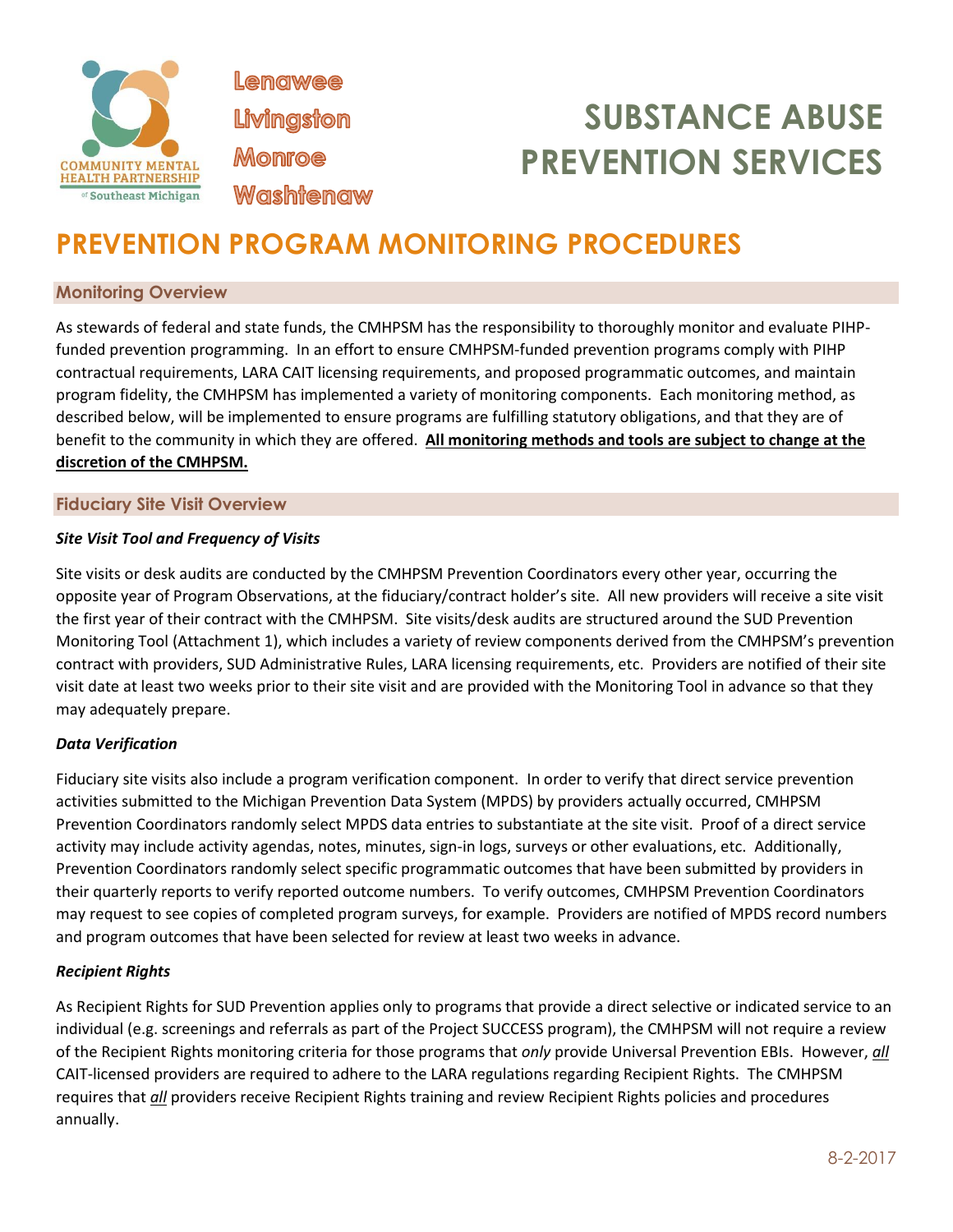#### *Provider Scores and Corrective Action Plan*

The Prevention Monitoring Tool is weighted and each criteria is scored. Providers are expected to score 85% or higher; scores below 85% will require a Corrective Action Plan (CAP). Providers will be given two weeks to submit a CAP to the CMHPSM. If the CMHPSM finds that the CAP is not sufficient, they may require additional information. The CMHPSM will follow-up with providers six weeks after their acceptance of the CAP to ensure that providers have successfully implemented their plain.

In situations where providers scored below 75% during their site visit, the CMHPSM will require both a CAP and a return site visit six weeks after their acceptance of the provider's CAP to ensure provider improvement and compliance.

# **Program Observations**

#### *Program Observation Tool and Frequency of Observations*

Program Observations are conducted by the CMHPSM Prevention Coordinators every other year, occurring the opposite year of Fiduciary Site Visit. Providers are requested to submit dates, times, and locations of their CMHPSM-funded prevention programming efforts for a certain period of time via the Prevention Program Observations form provided by the CMHPSM, and programs are selected for observation at random by the Prevention Coordinators. Prevention providers are given at least two weeks advanced notice regarding the program and date, time and location selected for observation. Providers are also provided with the CMHPSM Prevention Observation Tool (Attachment 2) at this time.

#### *Provider Corrective Action Plan*

If the CMHPSM finds that there is a significant issue with the program that is being observed, or that the provider is not maintaining fidelity to the program without prior acknowledgement or CMHPSM approval, the CMHPSM may request a CAP from the provider. Providers will be given two weeks to submit a CAP to the CMHPSM. If the CMHPSM finds that the CAP is not sufficient, they may require additional information. The CMHPSM will follow-up with providers six weeks after their acceptance of the CAP to ensure that providers have successfully implemented their plain. A follow-up observation visit may be scheduled.

# **Quarterly Reports**

The CMHPSM requires that Prevention providers submit quarterly reports regarding the status of their program and progress on their associated outcomes.

#### *Report Requirements*

- **E Tentative First Quarter Report:** Providers are required to submit First Quarter Performance Questionnaire (Attachment 3) and evaluation tools used to measure program outcomes.
- **Mid-year Report:** Providers are required to submit mid-year updates to the EBI Implementation and Evaluation Plan (Example – Attachment 4*),* CMHPSM Prevention Program Assessment and Fidelity Form (Attachment 5), and Twelve Community Sectors Checklist (coalitions only) (Attachment 6).
- **Tentative Third Quarter Report:** Providers are required to submit Third Quarter Performance Questionnaire (Attachment 7).
- Year-end Report: Providers are required to submit year-end updates to the EBI Implementation and Evaluation Plan, CMHPSM Prevention Program Assessment and Fidelity Form, Program Brief, and Twelve Community Sectors Checklist.